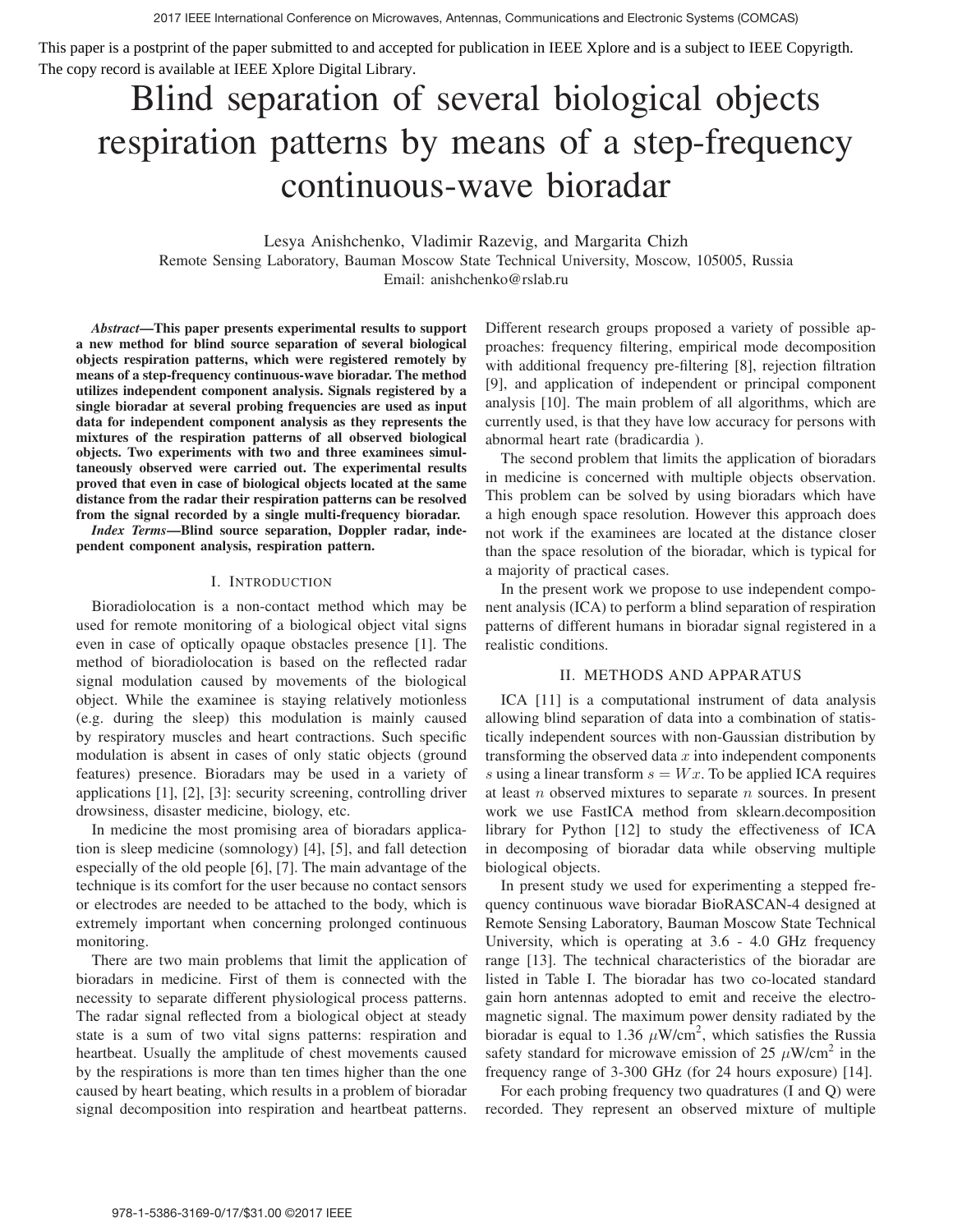TABLE I TECHNICAL CHARACTERISTICS OF BIORASCAN-4

| Parameter                                  | Value          |
|--------------------------------------------|----------------|
| Number of frequencies                      | 8              |
| Operating frequency band, GHz              | $3.6 - 4.0$    |
| RF output, mW                              | $\leq$ 3       |
| Gain constant, dB                          | 20             |
| Detecting signals band, Hz                 | $0.03 - 10.00$ |
| Dynamic range of the detecting signals, dB | 60             |
| Size of antenna block, mm                  | 370x150x150    |
|                                            |                |



Fig. 1. Scheme of the experiment with two examinees

objects respiration patterns data, which can be used as input data for ICA.

## III. EXPERIMENTS AND RESULTS

In the experiments we simulated the cases when a bioradar was used for monitoring respiratory patterns of two or three humans simultaneously observed. It is a common situation for a clinical conditions, when several patients are sharing a single ward. The experiments were conducted without usage of radio frequency absorbing panels to make the experimental conditions similar to the realistic one.

#### *A. Two objects*

To prove that it is possible to distinguish between respiratory patterns of two biological objects we carried out the experiment which scheme is presented in Fig. 1. Two examinees were located at the distances of 0.7 and 1.0 m from the bioradar. Both examinees were asked to breath normally for 1 minute. As we need to distinguish between two independent sources (respiration patterns from two examinees) no less than two mixtures of sources are required. The experimental results showed that usage of received bioradar signals at two probing frequencies (four quadratures) as input signals for ICA provides the best performance (Fig. 2) .

The independent sources extracted by ICA are given in Fig. 3. Also the corresponding ground truth patterns (respiration signal registered for each examinee separately) are presented. As it can be clearly seen from Fig. 3 independent



Fig. 2. Observed mixtures for two examinees



Fig. 3. ICA results for two examinees

components (red lines) extracted from the experimental data are quite similar to the ground truth shown in blue lines. The phase of extracted ICAs may be shifted on 180◦ as it happened with ICA2 in Fig. 3. However initial phase is not important while monitoring patient respiration pattern in clinics.

#### *B. Three objects*

For simultaneous observing of three examinees the scheme of the experiments is shown in Fig. 4. The distances from all three examinees to the radar were relatively equal to 1.0 m. The bioradar signal was recorded for one minute. In such conditions spatial separation of the objects is impossible.

We used six recorded signals (Fig. 5) for different quadratures to resolve respiration patterns of three observed examinees. In Fig. 6 there are the independent sources extracted by ICA with the corresponding ground truth patterns. As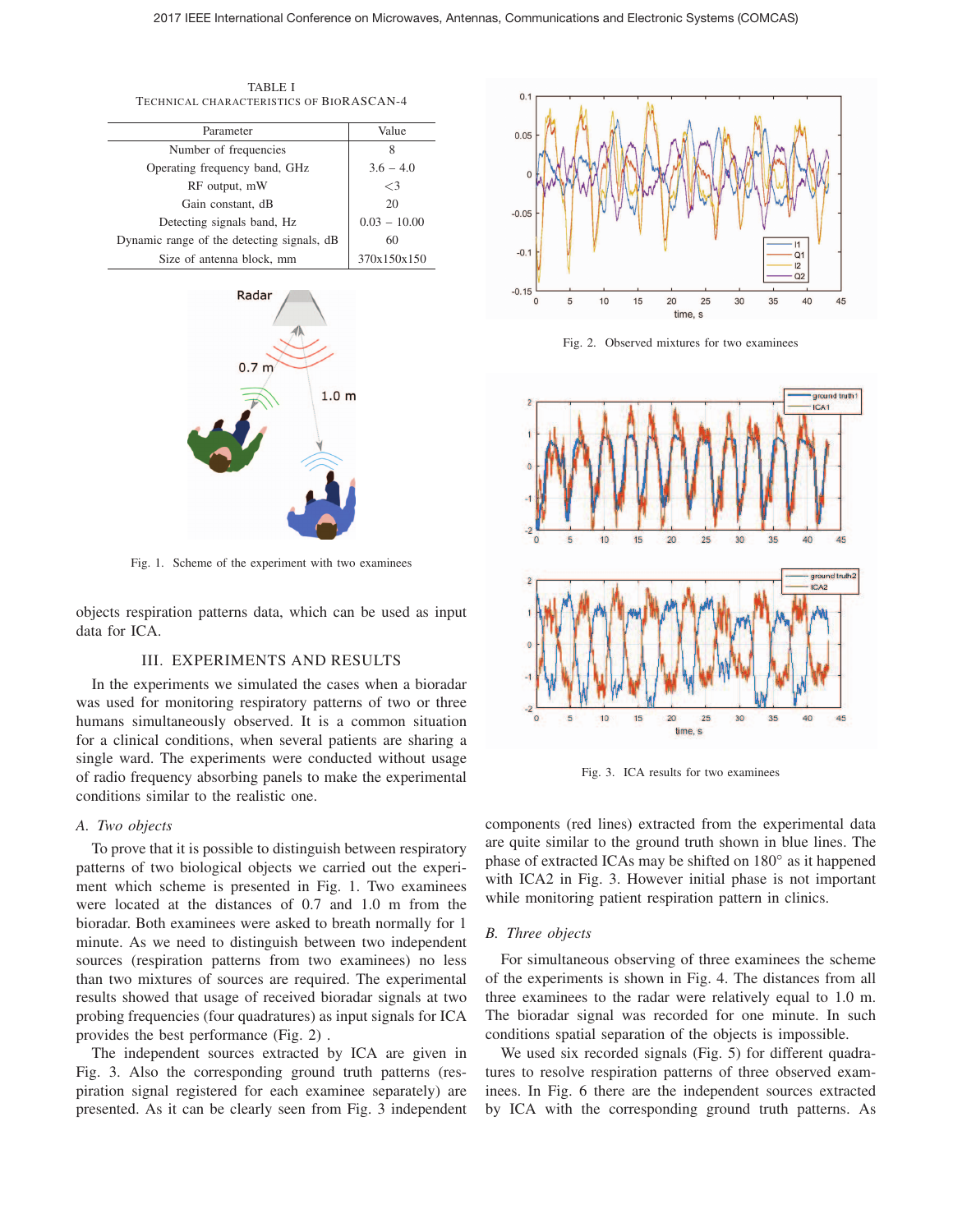

Fig. 4. Scheme of the experiment with three examinees



Fig. 5. Observed mixtures for three examinees

one may notice for Fig. 6, ICA2 not quite similar in shape to ground truth2. Nevertheless, it should be mentioned that for measuring respiration frequencies there is no need of precise shape restoration, only positions of respiration peaks are mattered. As Fig. 6 presents, although the extracted by ICA components are noisy, peaks positions in all ICAs are very similar to the ground truth records.

#### IV. CONCLUSSION

This paper presents experimental results to support a new method for blind source separation of several biological objects respiration patterns, which were registered remotely by means of a step-frequency continuous-wave bioradar. The method utilizes independent component analysis. We tested the proposed method at realistic conditions to separate respiratory patterns of two and three calmly breathing examinees simultaneously observed. Signals registered by a single bioradar at several probing frequencies were used as input data for independent component analysis as they represented the mixtures of the respiration patterns of all observed biological objects.

The experimental results proved that even in case of biological objects located at the same distance from the radar their respiration patterns can be extracted from the signal recorded by a single multi-frequency bioradar.



Fig. 6. ICA results for three examinees

The work might contribute to the development of noncontact home sleep monitoring systems, which are currently can be used for a single sleeping human only. The future activity will consider expanding the data set and testing the proposed technique for different orientation of the examinees toward antennas of the radar.

#### ACKNOWLEDGMENT

The research was supported by the grant of Russian Foundation for Basic Research (17-07-00166 A).

#### **REFERENCES**

- [1] L. Anishchenko, T. Bechtel, S. Ivashov, M. Alekhin, A. Tataraidze, I. Vasiliev, "Bioradiolocation as a Technique for Remote Monitoring of Vital Signs", In: "Advanced Ultrawideband Radar: Signals, Targets and Applications, " Taylor J.D. ed. CRC Press. 2016. P. 297 – 322.
- [2] C. Li, and J. Lin, "Microwave Noncontact Motion Sensing and Analysis," John Wiley & Sons, Inc. 2014. 238 p.
- [3] L.N. Anishchenko, A.S. Bugaev, S.I. Ivashov, A.V. Zhuravlev, "Bioradar for monitoring of human adaptive capabilities," 30th URSI General Assembly and Scientific Symposium, URSIGASS 2011, art. no. 6051322.
- [4] A. Zaffaroni, L. Gahan, L. Collins, E. OHare, C. Heneghan, C. Garcia, I. Fietze, and T. Penzel, "Automated sleep staging classification using a non-contact biomotion sensor," in Abstracts 22nd ESRS Congr., Tallinn, Estonia, 2014, pp. 105.